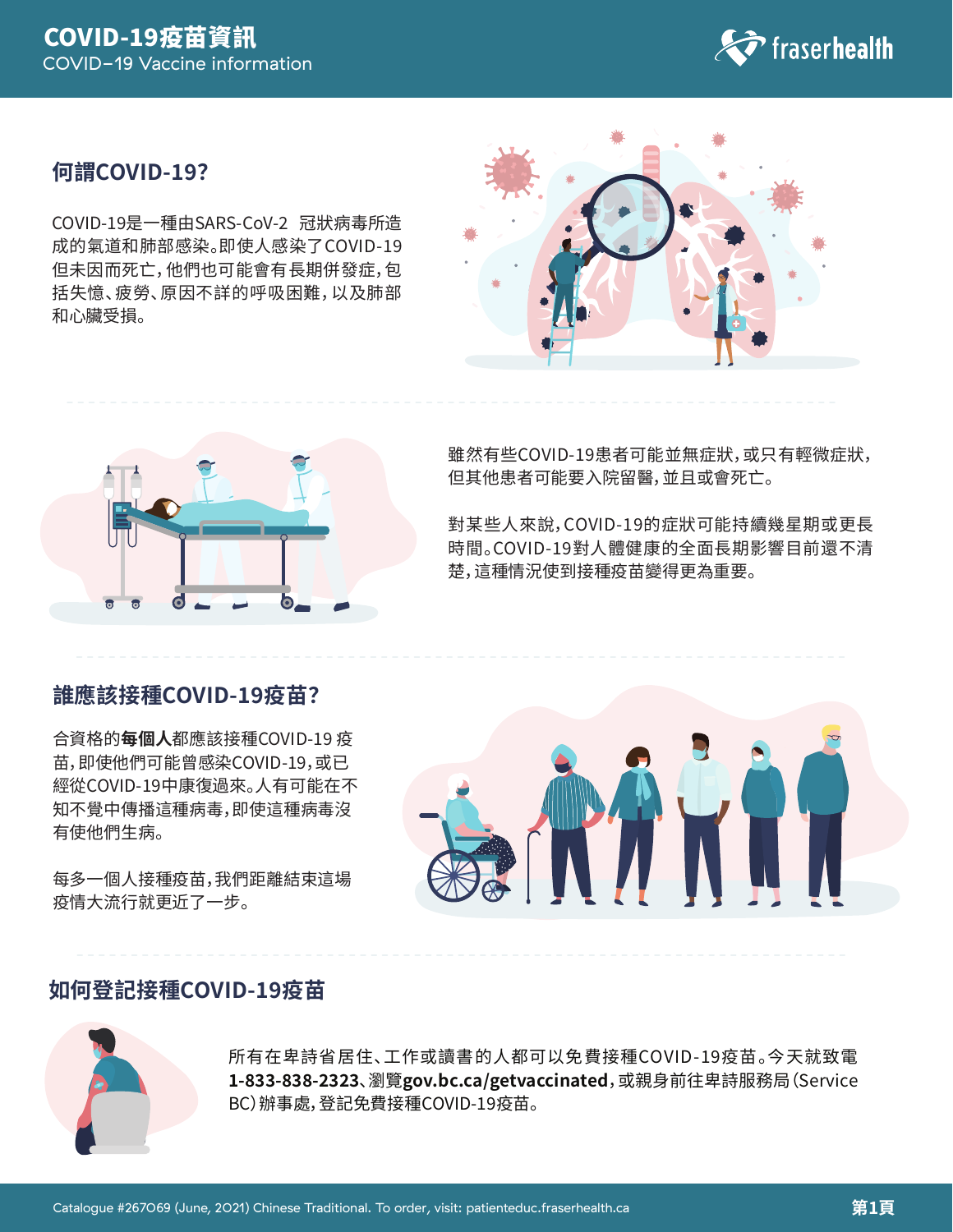

如需要幫忙登記或預約,可致電**�-���-���-����**,然後立即按'**�**'。

接線員來接聽電話後,您就說出您需要的語言,然後等待傳譯員來加 入通話。您若是失聰或弱聽,請致電7-1-1。

一星期7天、每天上午7:00至晚上7:00運作

### 如果您無法接收短訊或電郵,請告訴接線員,您可改為留下住宅電話號碼。



您**不需要**是加拿大公民或 永久居民,才可以免費接種 COVID-��疫苗。



您**不需要**有個人保健號碼、卑詩省服務 卡(BC Services Card)或加入了卑詩省的 醫療保健計劃(Medical Service Plan), 才可以免費接種COVID-19疫苗。



任何交給醫護人員的個人訊息 都**不會影響**個人在加拿大的移 民身分。



在卑詩省每個人都有權獲得最多三小時帶薪休假,以便能夠接種疫苗。

## **COVID-��疫苗的安全性有多高?**

COVID-��疫苗是非常安全的,並能幫助保護您和您 的親人,不會因COVID-19而生病。

比起感染COVID-19,接種疫苗是安全得多。它可防 止患上嚴重疾病、要入院留醫及死亡。

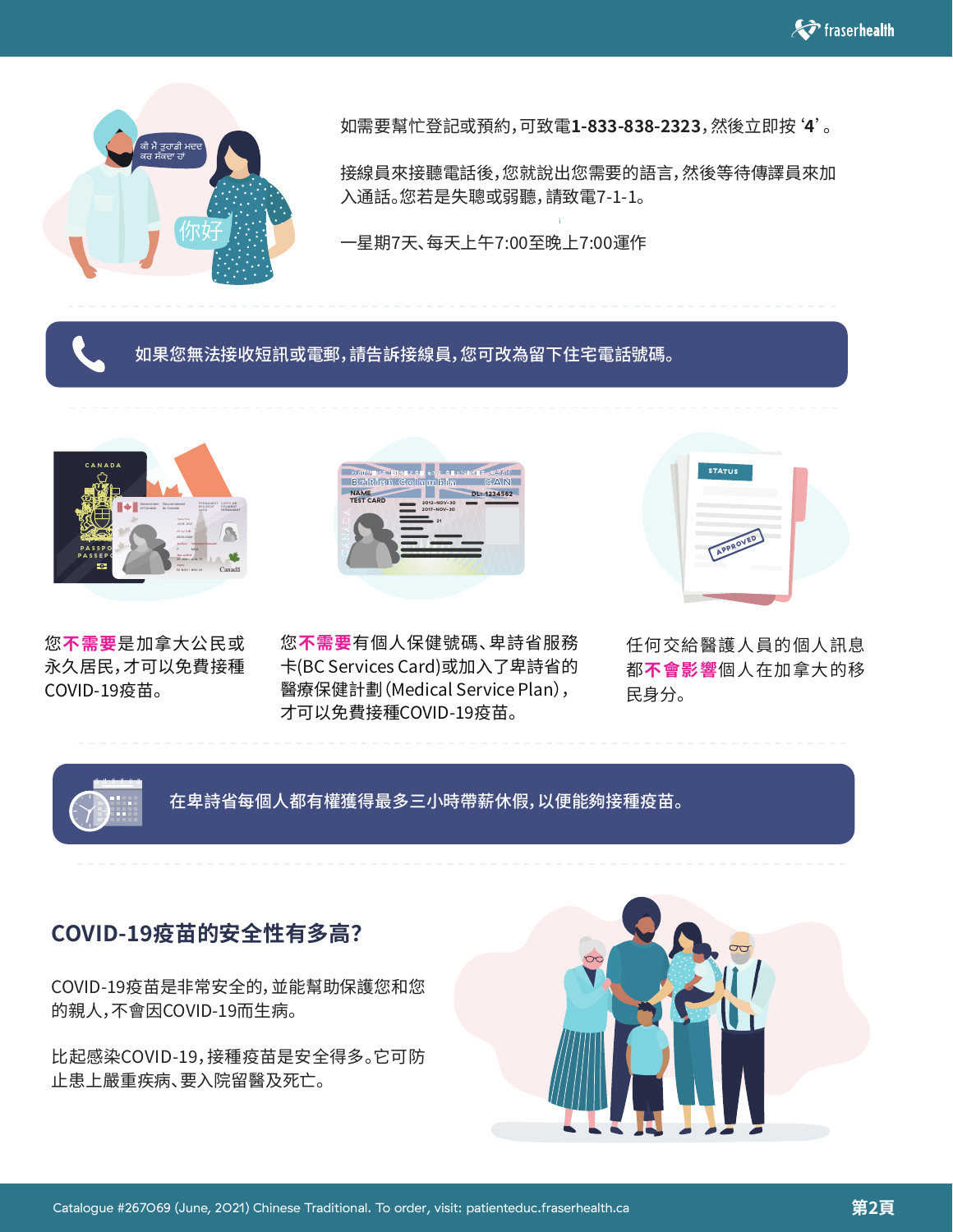

只有那些經加拿大衛生部(Health Canada)確定是安全有效的疫苗,才獲得批准在加拿大 使用。卑詩省所使用的COVID-19疫苗已獲得加拿大衛生部批准。

## **COVID-��疫苗如何起作用?**

疫苗教會免疫系統產生'抗體'來對抗COVID-��。

已完全接種疫苗的人得到更大保護,不會患上這種 病以及不會將這種病毒傳給別人,因而可阻止這種 病擴散或傳播到社區各處。





您不會因接種疫苗而感染COVID-19。COVID-19疫苗將教會免疫系統如何擊退COVID-19。

有些COVID-19疫苗是用這種致病細菌或細菌的一 部分(稱為抗原)的非活性版本來製造的。病毒載 體疫苗(viral vector vaccines)的例子包括阿 斯利康(AstraZeneca)疫苗及強生公司(Johnson & Johnson) 的楊森 (Janssen) 疫苗。



### **病毒載體疫苗 mRNA(信使核糖核酸)疫苗**

其他稱為mRNA疫苗的疫苗使用這種病的 遺傳密碼來為疫苗製造抗原。它們不會改變 您的DNA(去氧核糖核酸)。mRNA疫苗的例 子包括莫德納(Moderna)和輝瑞—復必泰 (Pfizer-Biontech)。



### 您接種COVID-19疫苗後,免疫系統就會:

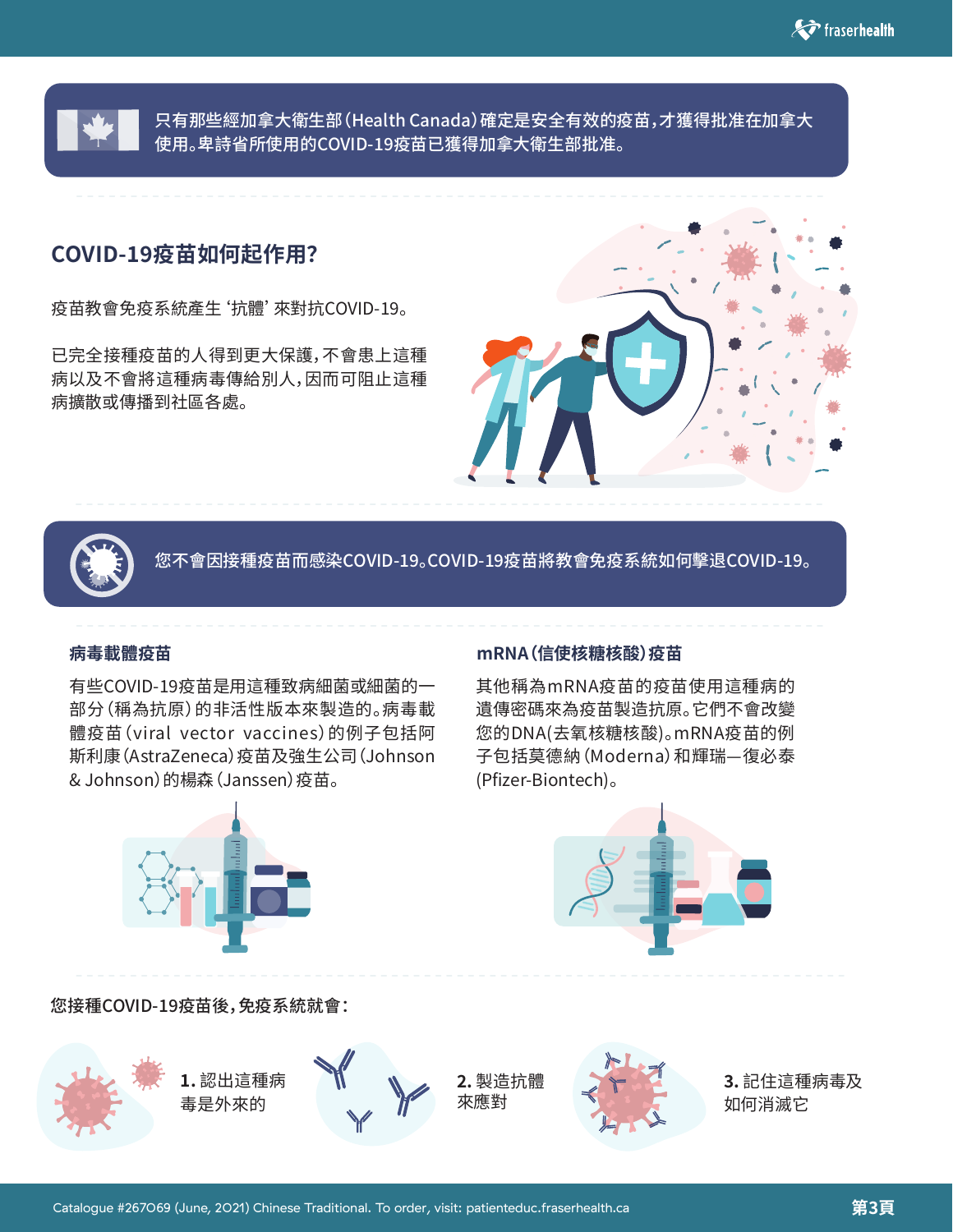

### **我需要多少劑?**

大部分疫苗是通過注射一系列兩劑來施用。如果您接種 的是需要兩劑的疫苗,那麼您就應該兩劑都接種,以獲得 全面的保護,這是很重要的。

有些疫苗,例如強生公司的楊森疫苗,只需要接種一劑就 可以,因此請與那位為您接種疫苗的人士談談,以確定您 是否需要接種第二劑。





如果您有新出現的疾病,妨礙您進行一般的活動,**您可選擇延後到康復了才接種疫苗**。這會 有助將疫苗的副作用和您的病情惡化區分開來。

## **何謂群體免疫?**

當一個地方的大多數居民對某種病毒具有免疫力,得到保護不受傷害,就會出現**群體免疫(herd immunity, 又稱為 'community immunity')**。有群體免疫時,具傳染性的病毒就沒有什麼機會傳播。

通過接種疫苗而不是任由病毒在居民之間四處傳播,所獲得的群體免疫是較為安全的,因為接種疫苗可預防 不必要的疾病和死亡,尤其是在最脆弱的人當中。



保留一份接種了哪一款COVID-19疫苗的記錄,這是很重要的。當您再去接種第二劑時,務必帶 備您的免疫接種記錄。